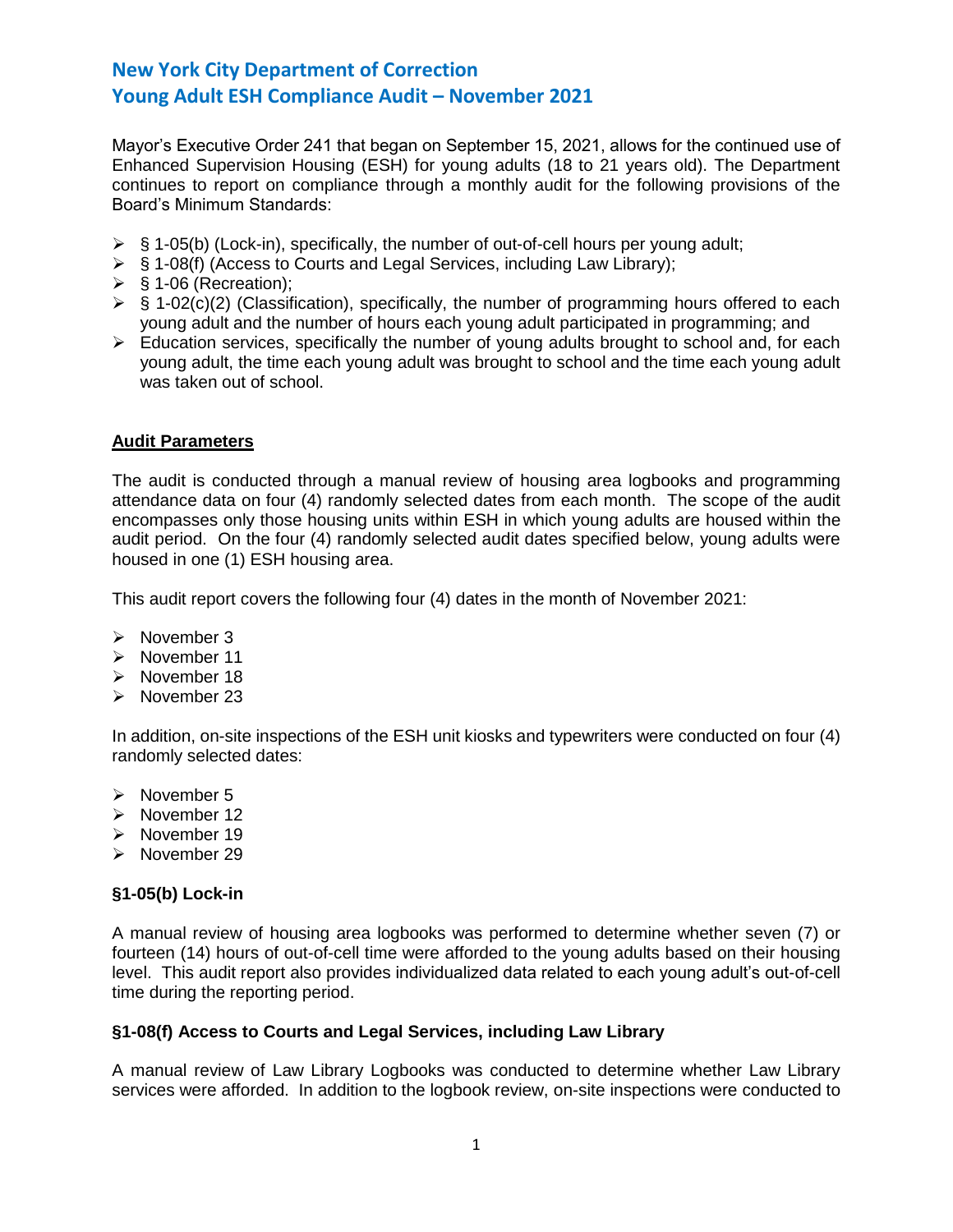determine if the kiosks and typewriters located within the young adult ESH housing area were operational.

## **§1-06 – Recreation**

A manual review of housing area logbooks was conducted to determine whether one (1) hour of outdoor recreation was afforded.

## **§1-02(c)(2) (Classification), Provision of Programming**

A manual review of programming attendance data was conducted to determine the number of programming hours offered to each young adult and the number of hours each young adult **chose to** participate in programming.

## **Education**

A review was conducted to determine the number of young adults enrolled in educational services and attended educational services.

## **Audit Findings**

## **§1-05(b) Lock-in**

All young adults in ESH are afforded lock-out based on their housing level: seven (7) hours for Level II and fourteen (14) hours for Level III. On all four (4) dates audited, institutional lock-out and lock-in were not consistently recorded in the Lock-In/Out Logbook for each of the levels.

All young adults in ESH are housed in single occupancy cells within their respective housing area. Each ESH housing area consists of multiple single occupancy cells located on two (2) tiers – the lower tier and the upper tier. Young adults in Level II are afforded seven (7) hours of lock-out time each day. For each young adult in this level, the specific time that he locks out depends on his tier's lock-out schedule. For example, one (1) day the lower tier locks out in the am and the upper tier locks out in the pm. The following day the upper tier locks out in the am and the lower tier locks out in the pm. Regardless of the lock-out schedule for ESH young adults in Levels II, they are all afforded seven (7) hours of lock-out time on any given day. Young adults in Level III, who are afforded fourteen (14) hours of lock-out time, are not subject to a tier lock-out schedule. Young adults in Level III are all afforded lock-out during both the am and pm hours, regardless of the tier in which they are housed. On any given day, a young adult may be out to court or transferred in or out of the ESH Unit. These young adults may not be included in the out-of-cell time reporting.

Please note that the Department ceased operating young adult ESH Level 1 in April 2021.

## Level II

Young adults in Level II are afforded seven (7) hours of out-of-cell time each day. Listed below is individualized data related to each young adult's total out-of-cell time in Level II, based on a manual review of the Lock-In/Out Logbook, for the audit dates. The out-of-cell time is the hours each day that a young adult **chooses to** be out of his cell during institutional lock-out periods.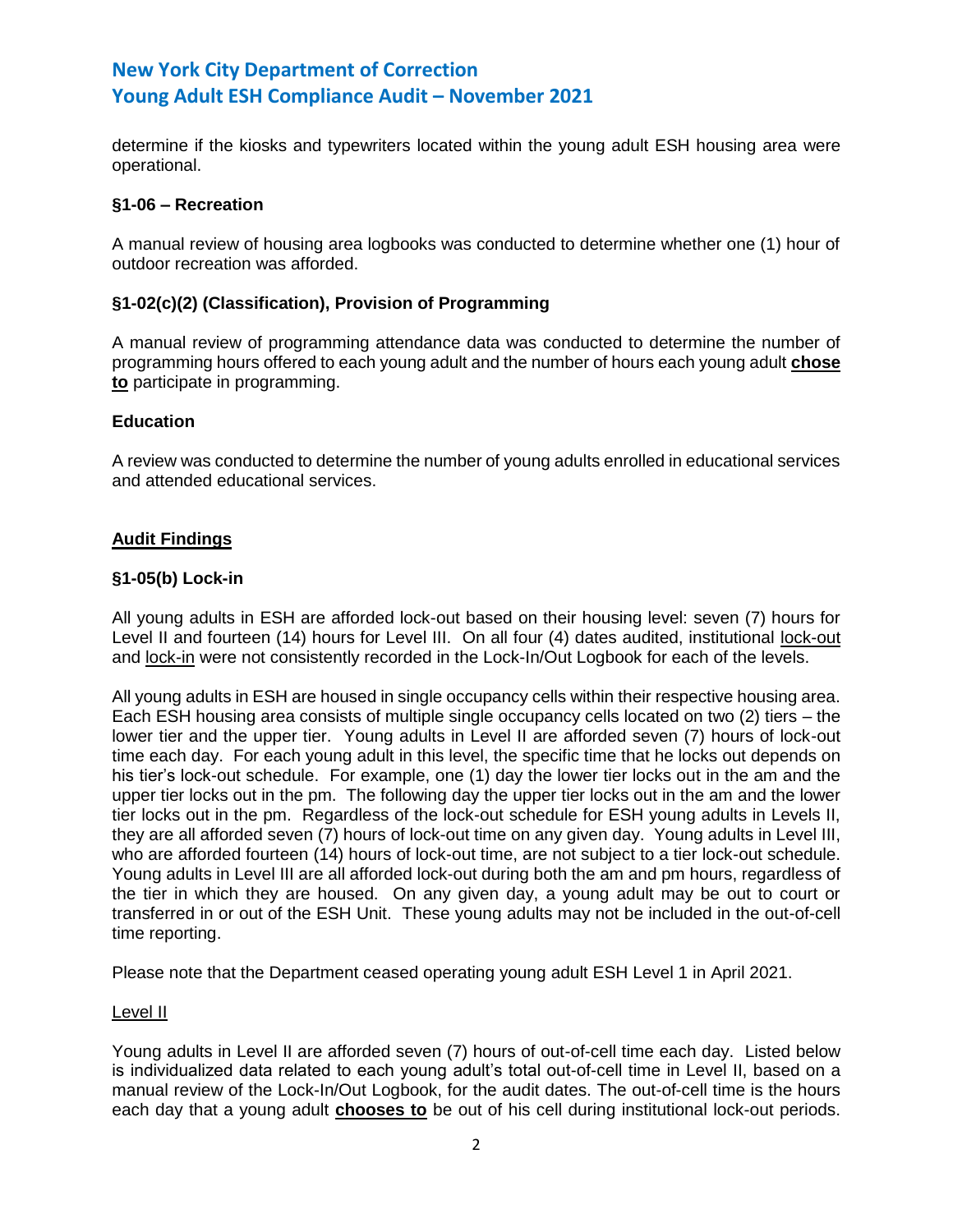The data reflects the young adults present in the unit for the institutional lock-outs on each audit date.

## **November 3, 2021**

There were twelve (12) young adults in Level II; the out-of-cell times for those present on this audit date were:

- 1. 6 hours 34 minutes (Lower Tier)
- 2. 7 hours (Upper Tier)
- 3. 6 hours 5 minutes (Lower Tier)
- 4. 7 hours (Upper Tier)
- 5. 7 hours (Upper Tier)
- 6. 6 hours 34 minutes (Lower Tier)
- 7. 7 hours (Upper Tier)
- 8. 1 hour; young adult **chose not** to participate in the majority of afforded out-of-cell time (Lower Tier)
- 9. 7 hours (Upper Tier)
- 10. 7 hours (Upper Tier)
- 11. 5 hours 20 minutes (Lower Tier)

On this audit date, one (1) Upper Tier young adult was out to court and as a result did not participate in lock-in/out options.

## **November 11, 2021**

There were fifteen (15) young adults in Level II; their out-of-cell times on this audit date were:

- 1. 4 hours 15 minutes (Upper Tier)
- 2. 7 hours (Upper Tier)
- 3. 7 hours (Upper Tier)
- 4. 7 hours (Upper Tier)
- 5. 7 hours (Upper Tier)
- 6. 7 hours (Upper Tier)
- 7. 7 hours (Upper Tier)
- 8. 7 hours (Upper Tier)
- 9. 7 hours (Upper Tier)

On this audit date, the total afforded lock-in/out times for three (3) Lower Tier young adults and three (3) Upper Tier young adults could not be determined because the information was not recorded in the Logbook.

## **November 18, 2021**

There were sixteen (16) young adults in Level II; their out-of-cell times on this audit date were:

- 1. 4 hours (Lower Tier)
- 2. 7 hours (Lower Tier)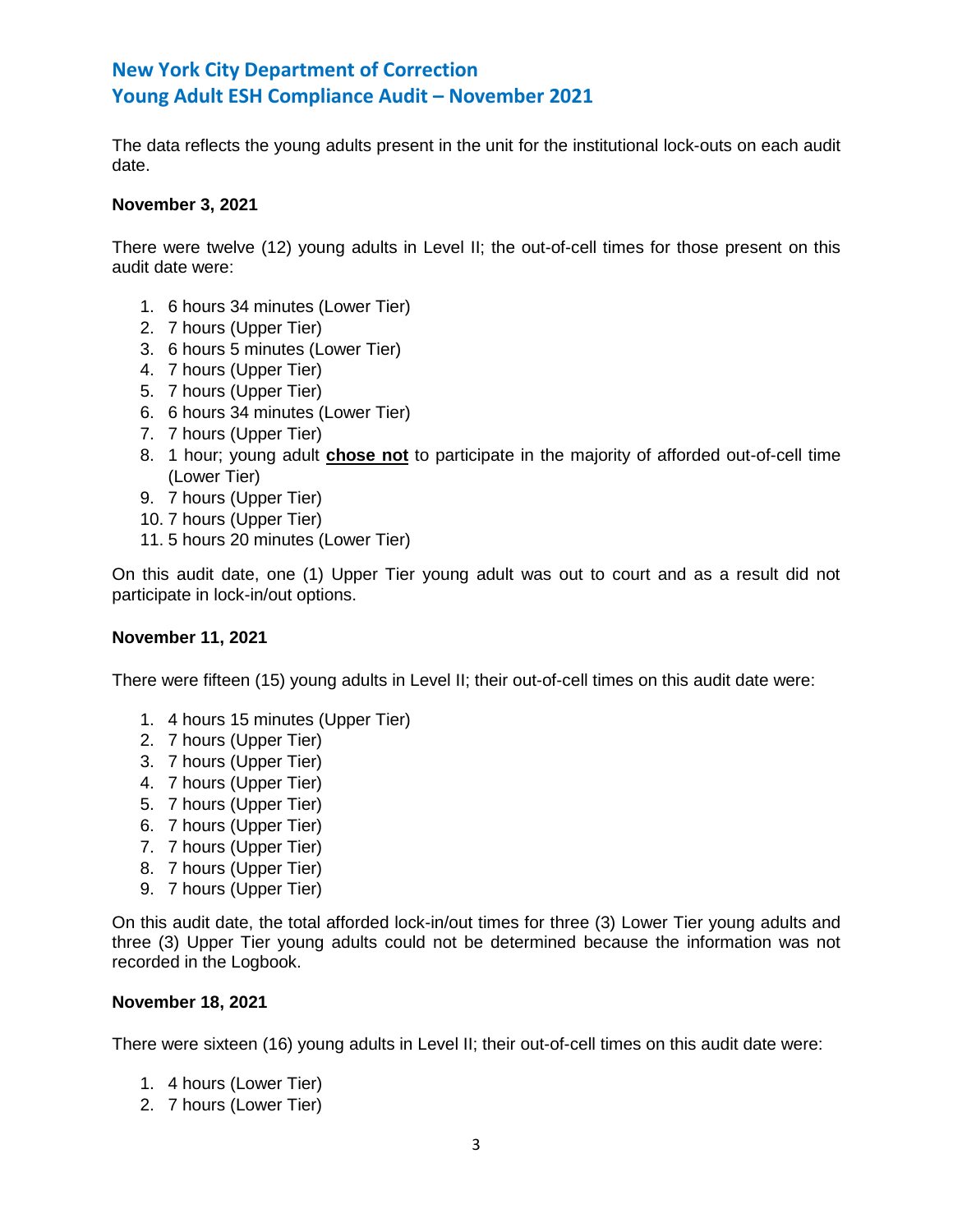- 3. 1 hour; young adult **chose not** to participate in the majority of afforded out-of-cell time (Upper Tier)
- 4. 2 hours; young adult **chose not** to participate in the majority of afforded out-of-cell time (Upper Tier)
- 5. 5 hours (Lower Tier)
- 6. 5 hours 22 minutes (Upper Tier)
- 7. 5 hours (Lower Tier)
- 8. 6 hours (Lower Tier)
- 9. 4 hours (Singleton Lower Tier)
- 10. 3 hours 22 minutes; young adult **chose not** to participate in the majority of afforded outof-cell time (Upper Tier)
- 11. 2 hours; young adult **chose not** to participate in the majority of afforded out-of-cell time (Lower Tier)
- 12. 4 hours 45 minutes (Lower Tier)

On this audit date, one (1) Lower Tier young adult **chose not** to participate in all afforded out-ofcell time. The afforded lock-in/out times could not be determined for two (2) Upper Tier young adult because the information was not recorded in the Logbook. In addition, the total afforded lock-in/out times and tier location for one (1) young adult could not be determined because the information was not recorded in the Logbook.

# **November 23, 2021**

There were sixteen (16) young adults in Level II; the out-of-cell times for those present on this audit date were:

- 1. 7 hours (Upper Tier)
- 2. 5 hours (Lower Tier)
- 3. 3 hours 15 minutes; young adult **chose not** to participate in the majority of afforded outof-cell (Lower Tier)
- 4. 6 hours 45 minutes (Upper Tier)
- 5. 4 hours 45 minutes (Upper Tier)
- 6. 7 hours 29 minutes (Upper Tier)
- 7. 6 hours (Lower Tier)
- 8. 5 hours (Lower Tier)
- 9. 1 hour 15 minutes; young adult **chose not** to participate in the majority of afforded out-ofcell (Lower Tier)
- 10. 5 hours (Lower Tier)
- 11. 7 hours 29 minutes (Upper Tier)
- 12. 4 hours 45 minutes (Upper Tier)
- 13. 4 hours 18 minutes (Ware Lower Tier)
- 14. 1 hour 35 minutes; young adult **chose not** to participate in the majority of afforded out-ofcell (Lower Tier)
- 15. 7 hours (Upper Tier)

On this audit date, one (1) Upper Tier young adult was out to court and as a result did not participate in lock-in/out options.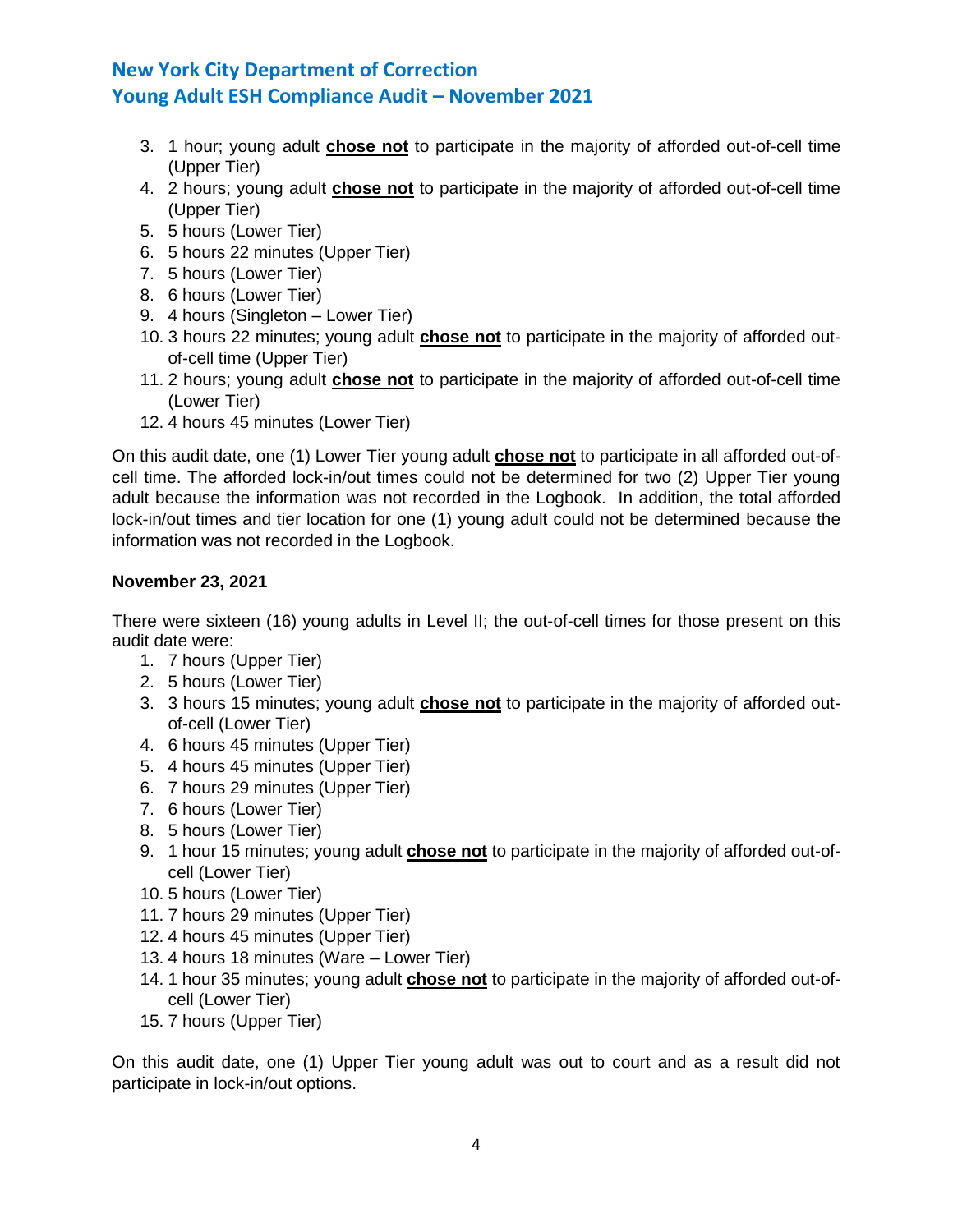# Level III

Young adults in Level III are afforded fourteen (14) hours of out-of-cell time each day. Listed below is individualized data related to each young adult's total out-of-cell time in Level III, based on a manual review of the Lock-In/Out Logbook, for the audit dates. The out-of-cell time is the hours each day that a young adult **chooses to** be out of his cell during institutional lock-out periods. The data reflects the young adults present in the unit for the institutional lock-outs on each audit date.

## **November 3, 2021**

There were no young adults in Level III on this audit date.

## **November 11, 2021**

There were no young adults in Level III on this audit date.

## **November 18, 2021**

There were no young adults in Level III on this audit date.

## **November 23, 2021**

There were no young adults in Level III on this audit date.

# **§1-08(f) Access to Courts and Legal Services, including Law Library**

## Law Library Coordinator

l

In ESH, there are four (4) Law Library Coordinators assigned to areas in which young adults were housed.<sup>1</sup> A manual review of the Law Library Logbooks indicated that the Law Library Coordinators were present in these areas to provide assistance on the four  $(4)$  days audited  $-$ November 3, 11, 18, and 23, 2021.<sup>2</sup>

The audit was able to verify by reviewing available records that the duration of each Law Library Coordinator's time in ESH areas during the dates audited, was in compliance with the provisions of the Minimum Standards i.e., a minimum of two (2) hours. On some of the audit dates, some young adults did not **choose to** request Law Library services.

Listed below is a total count of young adults housed in ESH, for each date audited, and the total number of young adults that were assisted by the Law Library Coordinators.

 $1$  To facilitate the provision of Law Library services, within their assigned areas, Law Library Coordinators provide services to all individuals regardless of whether it is during the individual's lock-out period.

 $<sup>2</sup>$  This is evidenced by the Law Library Coordinators signing in and out of the Law Library Logbook on each of the</sup> audit dates.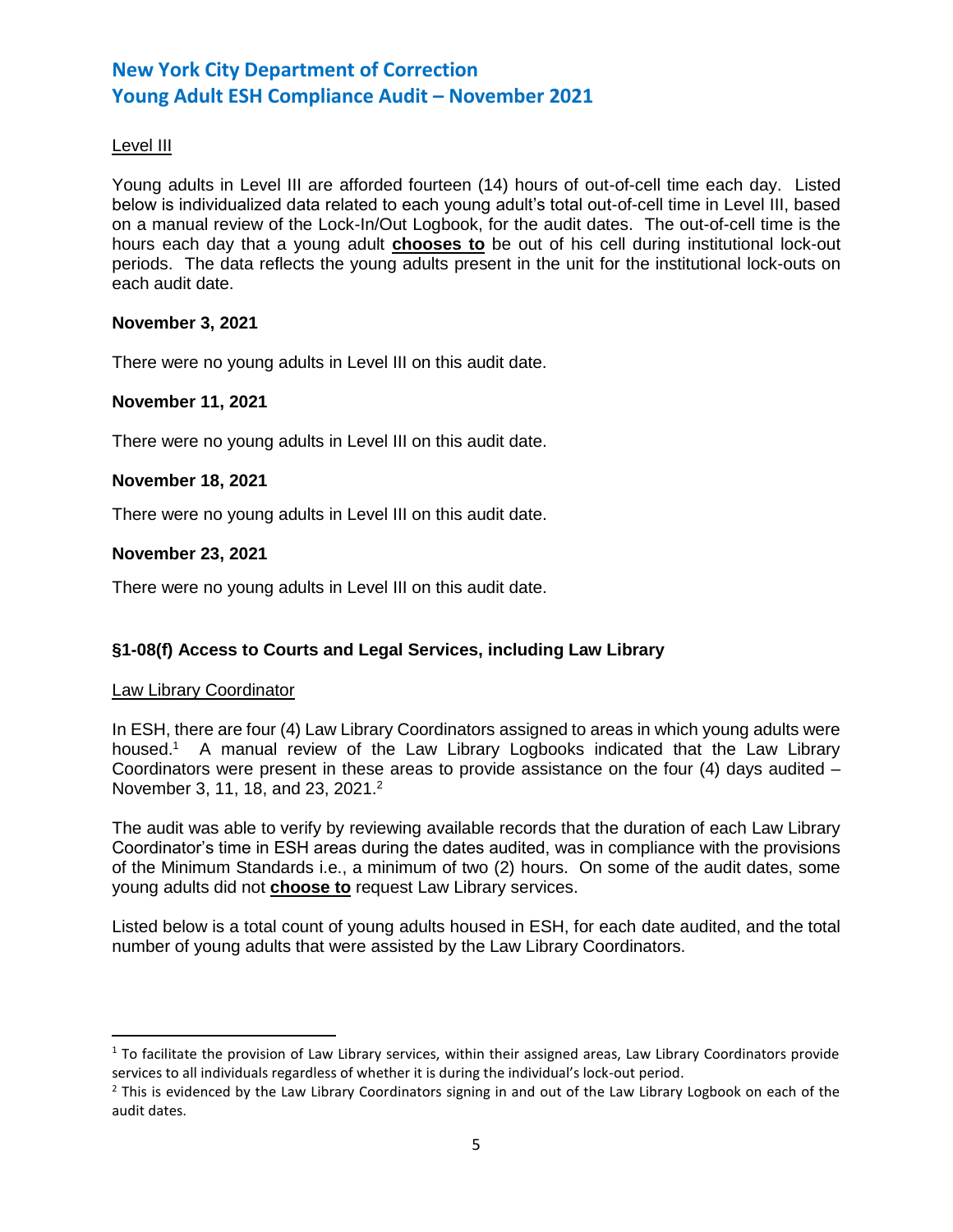## **November 3, 2021**

There were twelve (12) young adults in ESH on this audit date. Of the twelve (12) young adults, one (1) young adult **chose to** request and was provided Law Library services.

## **November 11, 2021**

There were fifteen (15) young adults in ESH on this audit date. Of the fifteen (15) young adults, one (1) young adult **chose to** request and was provided Law Library services.

## **November 18, 2021**

There were sixteen (16) young adults in ESH on this audit date. Of the sixteen (16) young adults, one (1) young adult **chose to** request and was provided Law Library services.

### **November 23, 2021**

There were sixteen (16) young adults in ESH on this audit date. Of the sixteen (16) young adults, three (3) young adults **chose to** request and were provided Law Library services.

### **Kiosks and Typewriters**

During this audit period, young adults were housed in one (1) housing area in ESH, labeled A. Young adults in ESH are provided with access to a minimum of one (1) kiosk and one (1) typewriter. On the audit dates of November 5, 12, 19, and 29, 2021, kiosks and typewriters were not available. All Law Library services are being afforded and fulfilled by the Legal Coordinators through request slips.

#### **§1-06 – Recreation**

All young adults in ESH are afforded a minimum of one (1) hour of recreation per day, seven (7) days per week in the outdoor recreation area, except in inclement weather when the indoor recreation area is used.

The audit reviewed recreational data for each of the four (4) audit dates – November 3, 11, 18 and 23, 2021 – to ascertain the total number of young adults that **chose to** participate in recreation.

#### **November 3, 2021**

There were twelve (12) young adults in ESH on this audit date. Please note the following:

• All of the twelve (12) young adults **chose not** to participate in afforded recreation.

## **November 11, 2021**

There were fifteen (15) young adults in ESH on this audit date. Please note the following:

• One (1) young adult **chose to** participate in afforded participation.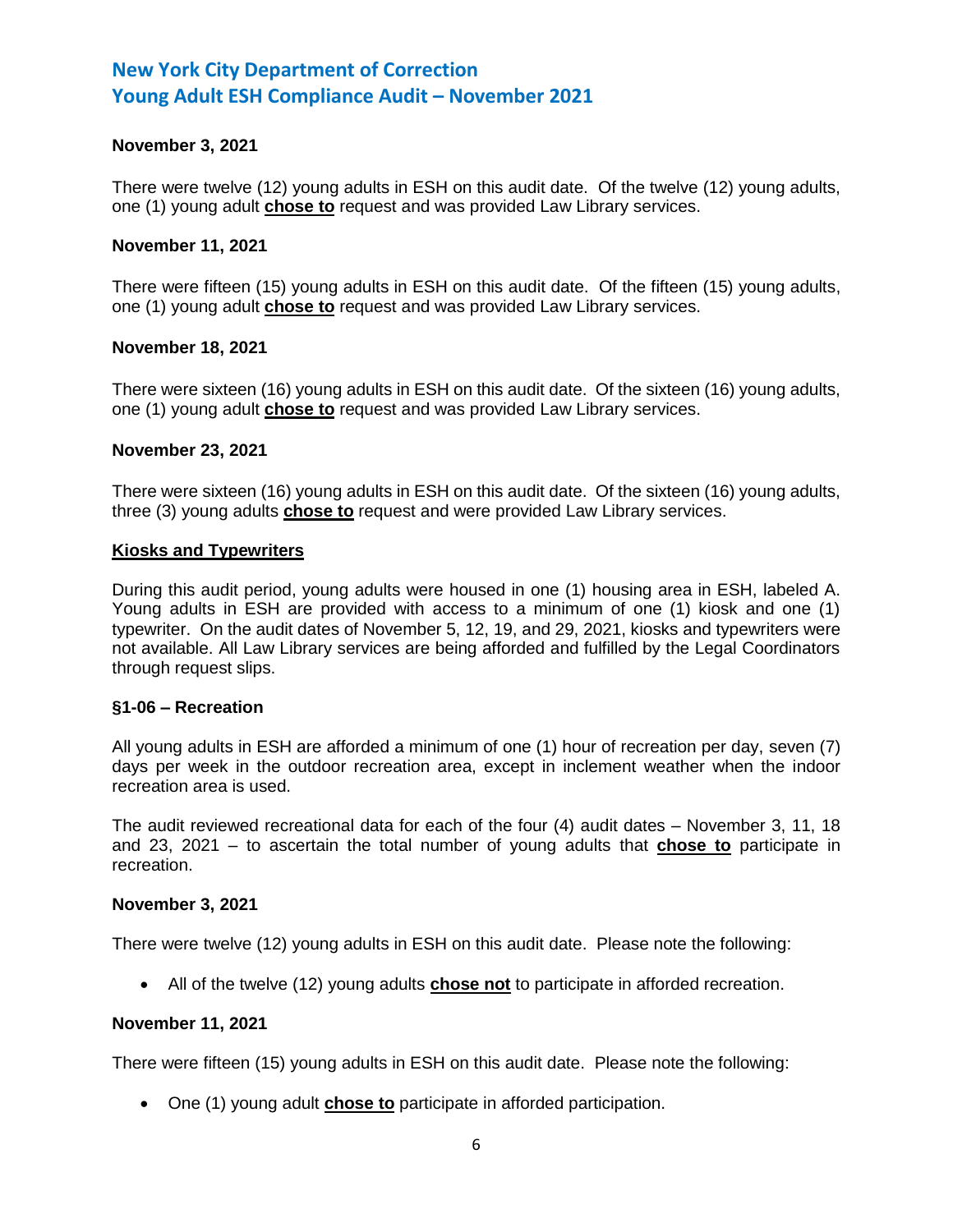• Fourteen (14) young adults **chose not** to participate in afforded recreation.

## **November 18, 2021**

There were sixteen (16) young adults in ESH on this audit date. Please note the following:

- Four (4) young adults **chose to** participate in afforded recreation.
- Twelve (12) young adults **chose not** to participate in afforded recreation.

# **November 23, 2021**

There were sixteen (16) young adults in ESH on this audit date. Please note the following:

• All of the sixteen (16) young adults **chose not** to participate in afforded recreation.

# **§ 1-02(c)(2) (Classification), Provision of Programming**

Young adults in ESH are placed in housing units exclusively with other young adults (18 to 21 years old). Young adults who are 19 to 21 years old can also be commingled in units with adults (22 years old and older). In the commingled housing areas, the provision of programming is provided to each tier separately through two programming sessions. The hours of programming afforded may vary by tier within a housing area. In the young adult exclusive housing areas within ESH, tablets are intended to be utilized in the provision of programming and offered to young adults regardless of whether it is during the individual's lock-out period. The Programs Division is in the process of rolling out the provision of tablets over the coming months. In addition, in the young adult exclusive housing areas, on days when support programming staff are present, young adults may request individualized counseling while other programming components are being held.

The audit reviewed programming attendance data on each of the four (4) dates audited to ascertain the number of programming hours offered to each young adult and the number of hours each young adult **chose to** participate in programming. Program participation hours are based on the number of hours each young adult **chooses to** participate in programming. The data reflects the young adults present in the housing area during programming on each audit date.

Please note that on any given day, a young adult may be out to court or transferred in or out of the ESH Unit. These young adults may not be included in the programming reporting. It is important to note that young adults returning from court during programming hours are offered the opportunity to participate in programming upon their return.

Listed below are the numbers of programming hours offered and **chose to** participate based on housing areas and their assigned levels.

# **November 3, 2021**

On this audit date, in-person programming was offered to the young adults housed within the one (1) young adult ESH housing area, labeled A.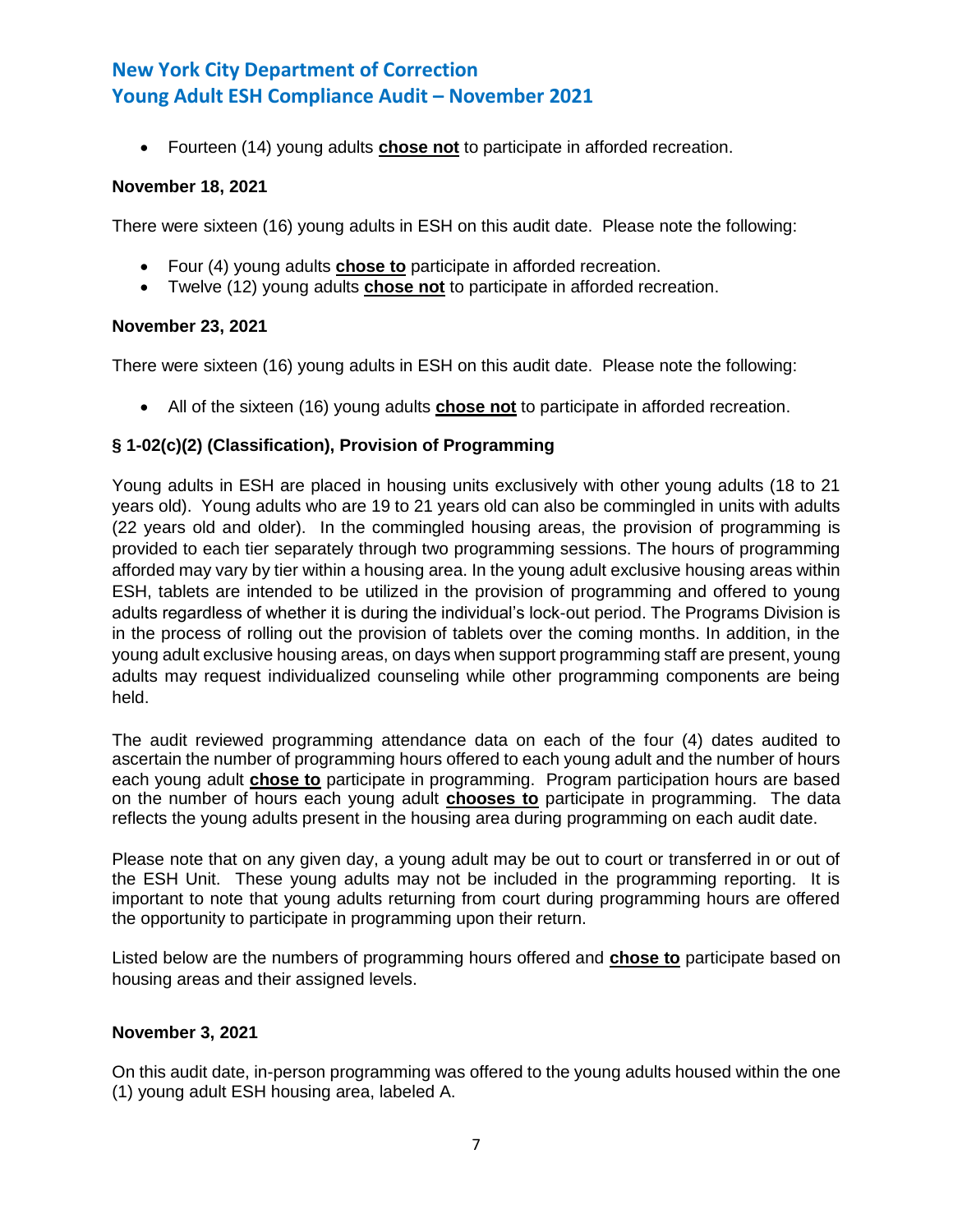- $\div$  A: Level II There were twelve (12) young adults housed in this area. They were offered in-person programming in the morning and afternoon sessions. One (1) young adult **chose not** to participate in in-person programming. One (1) young adult was out to medical during afforded in-person programming. One (1) young adult was out to school during afforded in-person programming. One (1) young adult was out to court during afforded in-person programming. The remaining eight (8) young adults **chose to** participate in in-person programming and their total participation times were as follows:
	- 1. Young adult participation: 10 minutes
	- 2. Young adult participation: 15 minutes
	- 3. Young adult participation: 10 minutes
	- 4. Young adult participation: 15 minutes
	- 5. Young adult participation: 10 minutes
	- 6. Young adult participation: 10 minutes
	- 7. Young adult participation: 10 minutes
	- 8. Young adult participation: 10 minutes

#### **November 11, 2021**

On this audit date, no in-person programming was offered to the young adults housed within the one (1) young adult ESH housing areas, labeled A.

 $\div$  A: Level II – There were fifteen (15) young adults housed in this area. No in-person programming was offered in the morning and afternoon sessions due the Veterans Day holiday.

## **November 18, 2021**

On this audit date, no in-person programming was offered to the young adults housed within the one (1) young adult ESH housing areas, labeled A.

 $\div$  A: Level II – There were sixteen (16) young adults housed in this area. No in-person programming was offered in the morning and afternoon sessions due to programming staff attending training.

#### **November 23, 2021**

On this audit date, in-person programming was offered to the young adults housed within the one (1) young adult ESH housing area, labeled A.

- $\div$  A: Level II There were sixteen (16) young adults housed in this area. They were offered in-person programming in the morning and afternoon sessions. Five (5) young adults **chose not** to participate in in-person programming. One (1) young adult was out to court during afforded in-person programming. The remaining ten (10) young adults **chose to** participate in in-person programming and their total participation times were as follows:
	- 1. Young adult participation: 10 minutes
	- 2. Young adult participation: 15 minutes
	- 3. Young adult participation: 10 minutes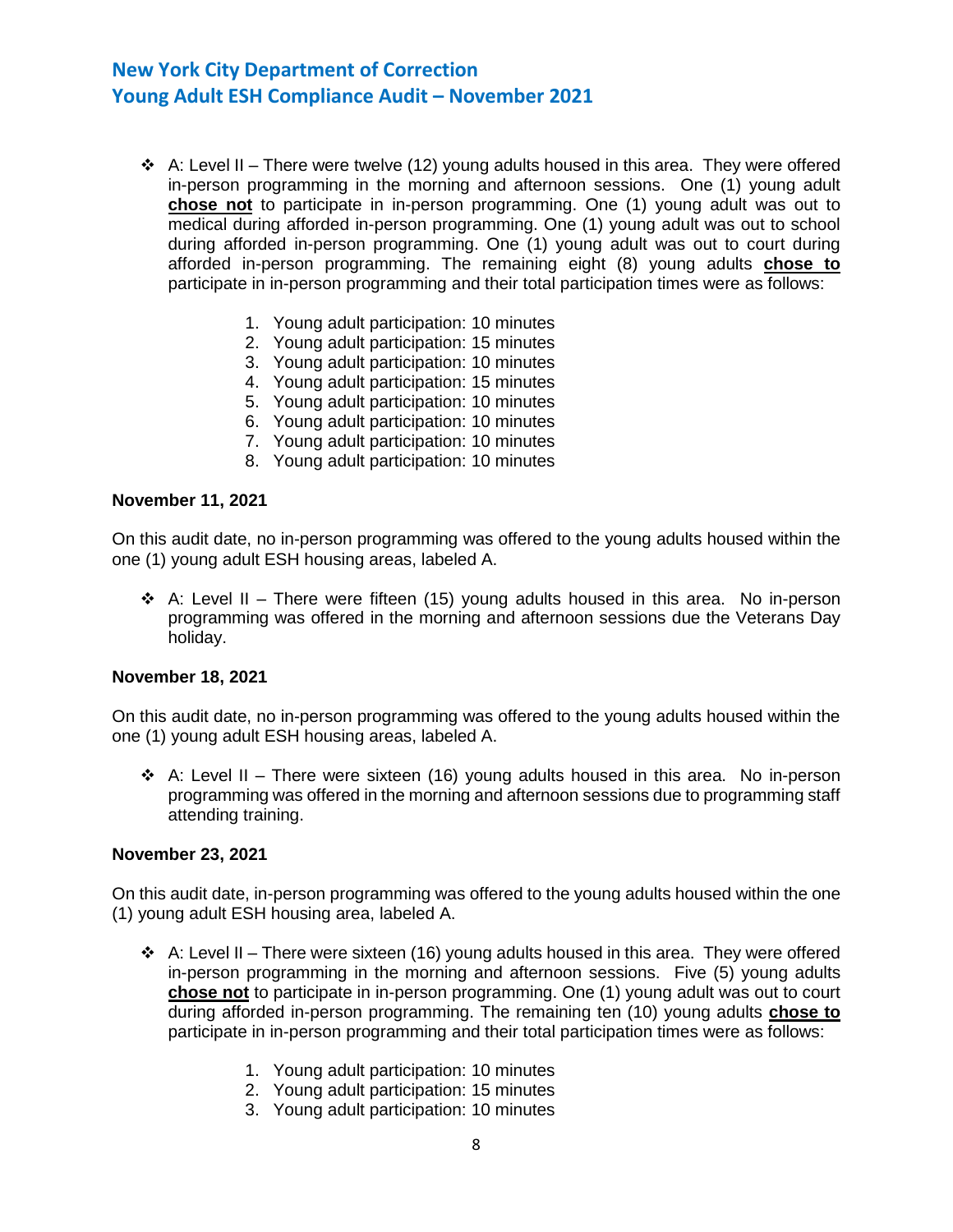- 4. Young adult participation: 15 minutes
- 5. Young adult participation: 10 minutes
- 6. Young adult participation: 15 minutes
- 7. Young adult participation: 15 minutes
- 8. Young adult participation: 15 minutes
- 9. Young adult participation: 10 minutes
- 10. Young adult participation: 10 minutes

### **Education**

The NYC Department of Education offers educational services to all young adults in ESH. A young adult can enroll in educational services by completing and submitting the "Request for Educational Services" form upon admission. In addition, a young adult can enroll in educational services by completing the aforementioned form and submitting it to any Program's Division office in the facility after admission. Eligible young adults are provided educational services Monday through Friday, for a minimum of three (3) hours of instruction per day. Classroom instruction is provided both in the morning and afternoon.

The audit reviewed educational data for the four (4) audit dates to ascertain the total number of young adults enrolled in school, brought to school, as well as the time that each young adult arrived to school and the time each young adult departed school.

### **November 3, 2021**

There were twelve (12) young adults in ESH on this audit date. Of the twelve (12) young adults, five (5) young adults were enrolled in educational services. All of the five young adults **chose not** to to attend educational services.

#### **November 11, 2021**

There were fifteen (15) young adults in ESH on this audit date. Of the fifteen (15) young adults, eight (8) young adults were enrolled in educational services. No educational services were provided due to the Veterans day holiday.

#### **November 18, 2021**

There were sixteen (16) young adults in ESH on this audit date. Of the sixteen (16) young adults, eight (8) young adults were enrolled in educational services. Seven (7) of the eight young adults **chose not** to attend educational services. The remaining one (1) young adult was DOE discharged.

### **November 23, 2021**

There were sixteen (16) young adults in ESH on this audit date. Of the sixteen (16) young adults, eight (8) young adults were enrolled in educational services. Seven (7) of the eight young adults **chose not** to attend educational services. The remaining one (1) young adult was DOE discharged.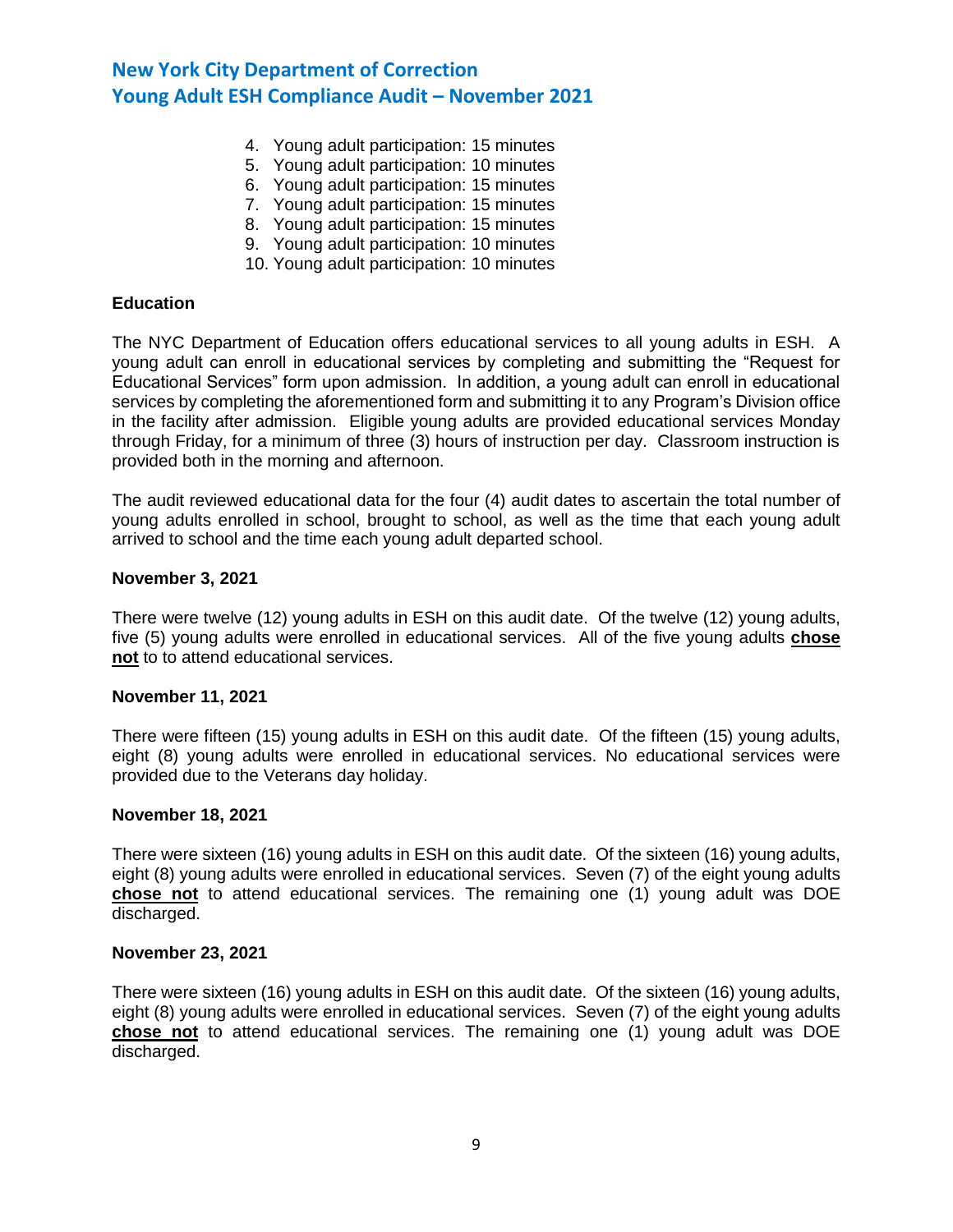# **Audit Recommendations**

Recommendations for the ESH Audit Report are reported quarterly rather than monthly per an agreement with the Board of Correction. The ESH Audit Report covering the month of August 2021 was the last ESH Audit Report which indicated recommendations. A quarterly period has transpired since that last audit report with recommendations, and recommendations are therefore included in this audit report.

The following recommendations were indicated in the ESH Audit Report covering the month of August. The status of the efforts to implement each of the recommendations listed below are indicated after each recommendation.

Lock-in/Lock-out

- ➢ The area supervisor shall ensure that a Lock-In/Out Logbook is on post and shall review all entries on each tour, to determine whether all staff are consistently documenting the lock-in and lock-out times for all young adults, their names, and the tiers in which they are housed. When deficiencies are identified, the designated supervisory staff person shall counsel the relevant custody staff person and instruct him or her to record all required information.
- ➢ Designated facility supervisory staff shall instruct custody staff to safeguard the Lock-in/Lockout Logbook at all times. All completed Lock-in/Lock-out Logbooks shall be submitted to the Office of the Deputy Warden of Security to be maintained and properly archived.

## **Status of implementation:**

 $\triangleright$  The facility re-issued ESH Memorandum #5/21, entitled ESH Mandated Services, which quotes verbatim the above recommendation and emphasizes its implementation by supervisory staff.

## **Recreation**

 $\triangleright$  Designated supervisory staff should regularly review the housing area logbook, Special Housing Area Mandated Services Logbook and ESH Recreation Logbook to determine whether custody staff have recorded all required information, particularly the recreation commencement times and completion times, as well as the young adults' refusals to participate in recreation. When deficiencies are identified, the designated supervisory staff shall counsel the relevant custody staff person and instruct him or her to record all required information.

## **Status of implementation:**

 $\triangleright$  The facility re-issued ESH Memorandum #5/21, entitled ESH Mandated Services, which quotes verbatim the above recommendation and emphasizes its implementation by supervisory staff.

## **The findings in the ESH Audit Report covering November 2021 require the following two (2) audit recommendations:**